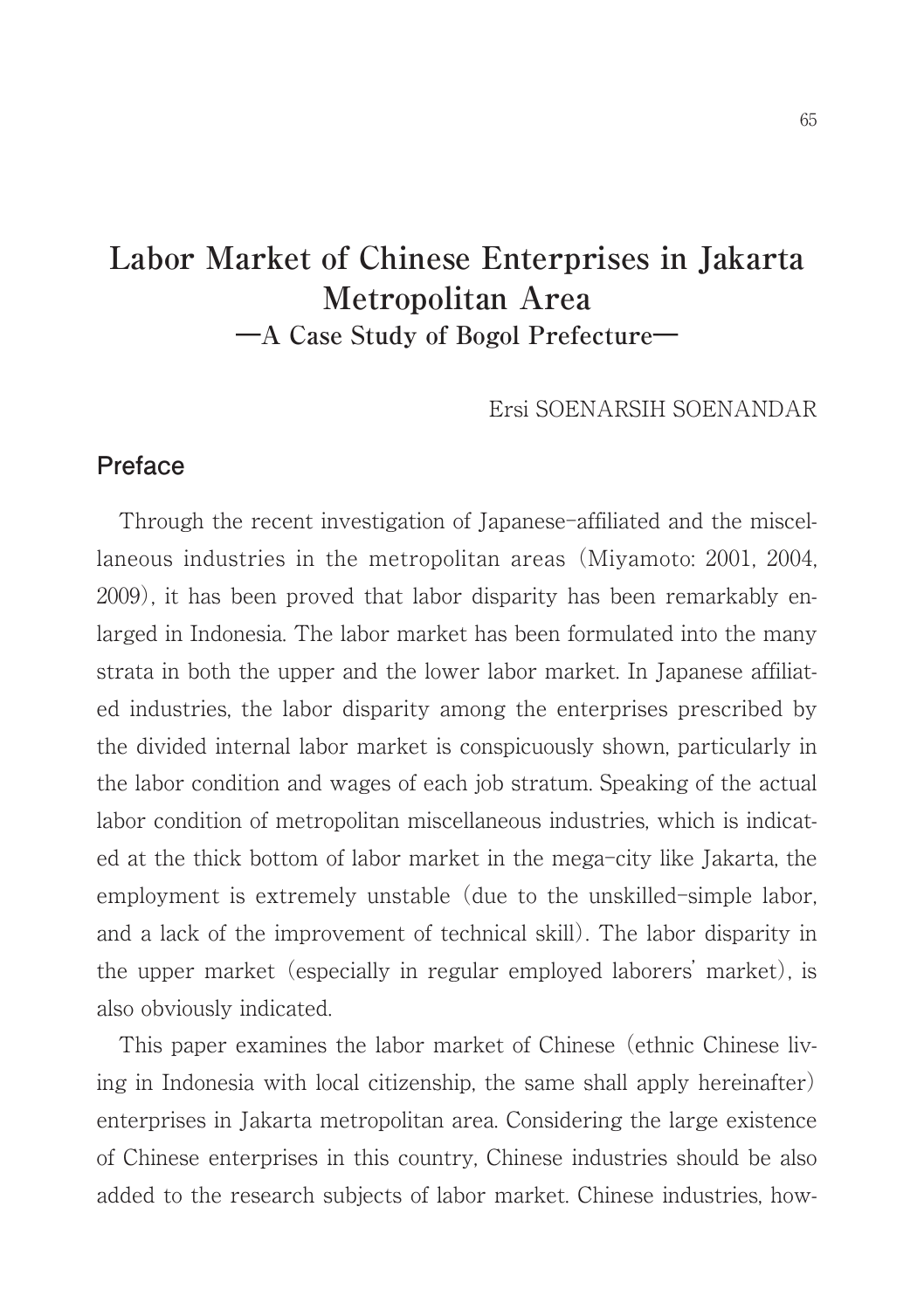ever, have the tendency to detest unveiling the internal information due to the family business, which is, generally speaking, characterized by the economic and social environment of the historical background of a group of the Chinese residents. That is the reason Chinese manager has rarely given the investigation permission. Indeed, the author tried to investigate Chinese industries many times in the past, but did not succeed. Being unable to get the investigation permission directly from Chinese manager, the author succeeded in getting the information from the local working staffs of the investigated enterprises through the interviews outside their work place. Although such a precisely indicated data as the amount of capital and the wage structure by job strata of the investigated industries was not obtainable, a lot of the interviews led us to confirm that the labor market has been partially proved.

### **Ⅰ Investigated Enterprises**

The number of investigated enterprises is two, at the same location of Bogol prefecture next to the south of the metropolitan city, Jakarta. As both have more than 100 of the employees, from the view of the standard of the enterprise classification of BPS (Badan Pusat Statistik), they belong to the big enterprise. The investigation was conducted in 2006, 2008 and 2019, as above mentioned, through the interview with the employees. The following analysis (section  $I \sim W$ ) is mainly based on the data obtained in 2006 and 2008.

The chemical industry, Company A, founded in 1990, located at Naroggong district, Cileungsi city in the Bogol prefecture, has produced Onix Fiber (FRP), and about 30% to 40% of all the products are exported to Japan (the rate of export is changeable every year), and the remaining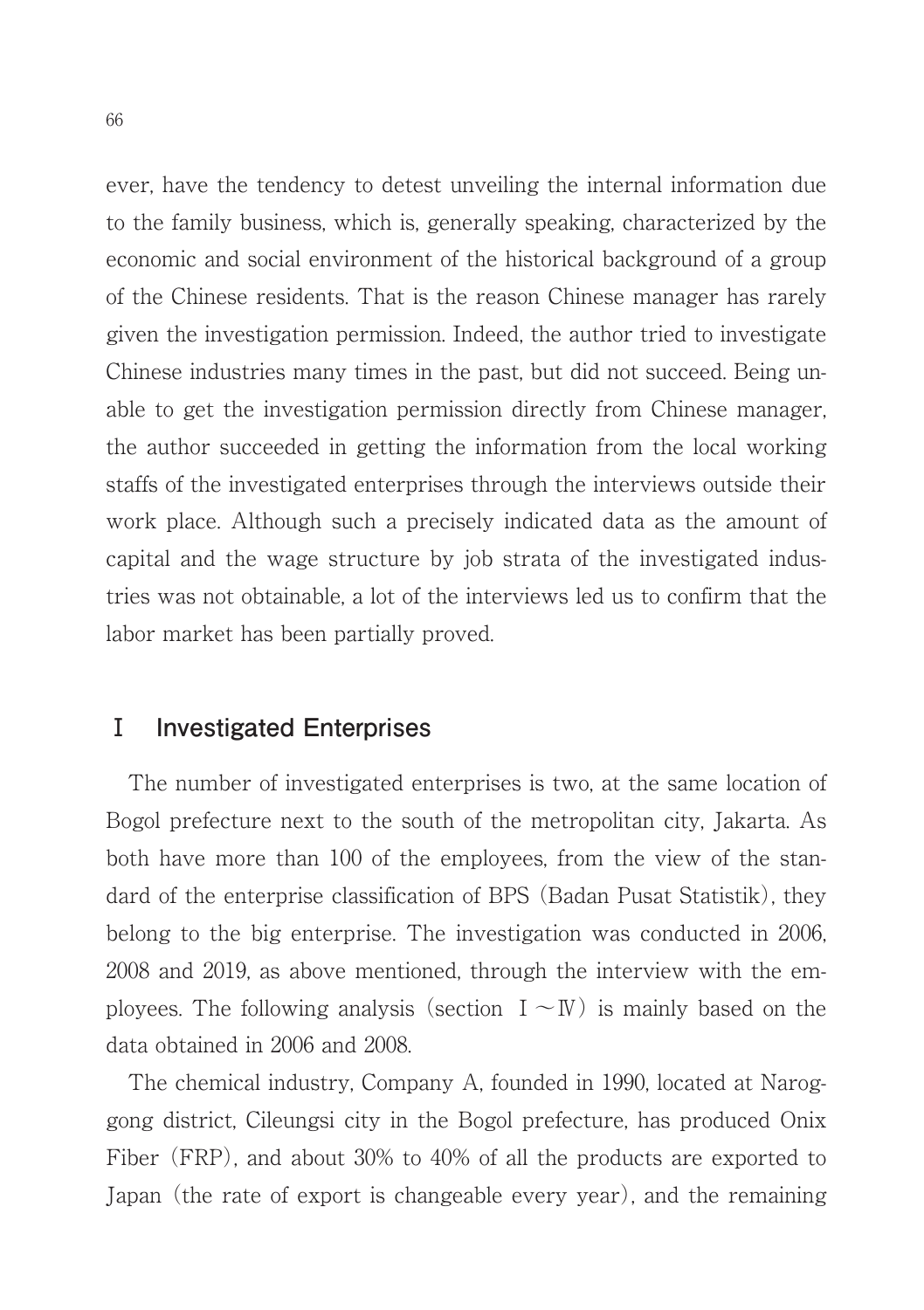products to the domestic market, and has earned yearly turnover of approximately 0.6 billion rupiah (2007). There are 203 employees (as of February of 2008), which is likely to be changed by the increased employment of the temporary laborers at the busiest time. It is quite difficult to grasp the accurate number of the employees under the influence of the fluctuation of demand and supply.

The general manager of Company A is Chinese president's eldest daughter, and his eldest son is engaged in manager, which is characterized by the typical family management.

On the other hand, Company B, established at the same place as Company A of Naroggong district of Cileungsi in the Bogol prefecture in 1991, with capital of \$35 million, has produced mainly the packing materials for the drugs, all of which are sold to the domestic market, earning a yearly turnover of about 2 billion rupiah (2007). To include the temporary laborers, the number of the employees reaches to 175 (as of February of 2008). Company B also reveals the typical family management of Chinese president and his relatives engaged in director and general manager.

# **II Structure of Job Positions, Method of Employment and Promotion**

Table 1 indicates the structure of job positions. The job positions are stratified into 6 layers, including the dispatched and the temporary laborers into the same strata of the irregular production workers.

Company A, as mentioned above, executes the family management, controlled by Chinese president, his eldest daughter, and his eldest son. Furthermore, in Company A, the important positions of the clerical posi-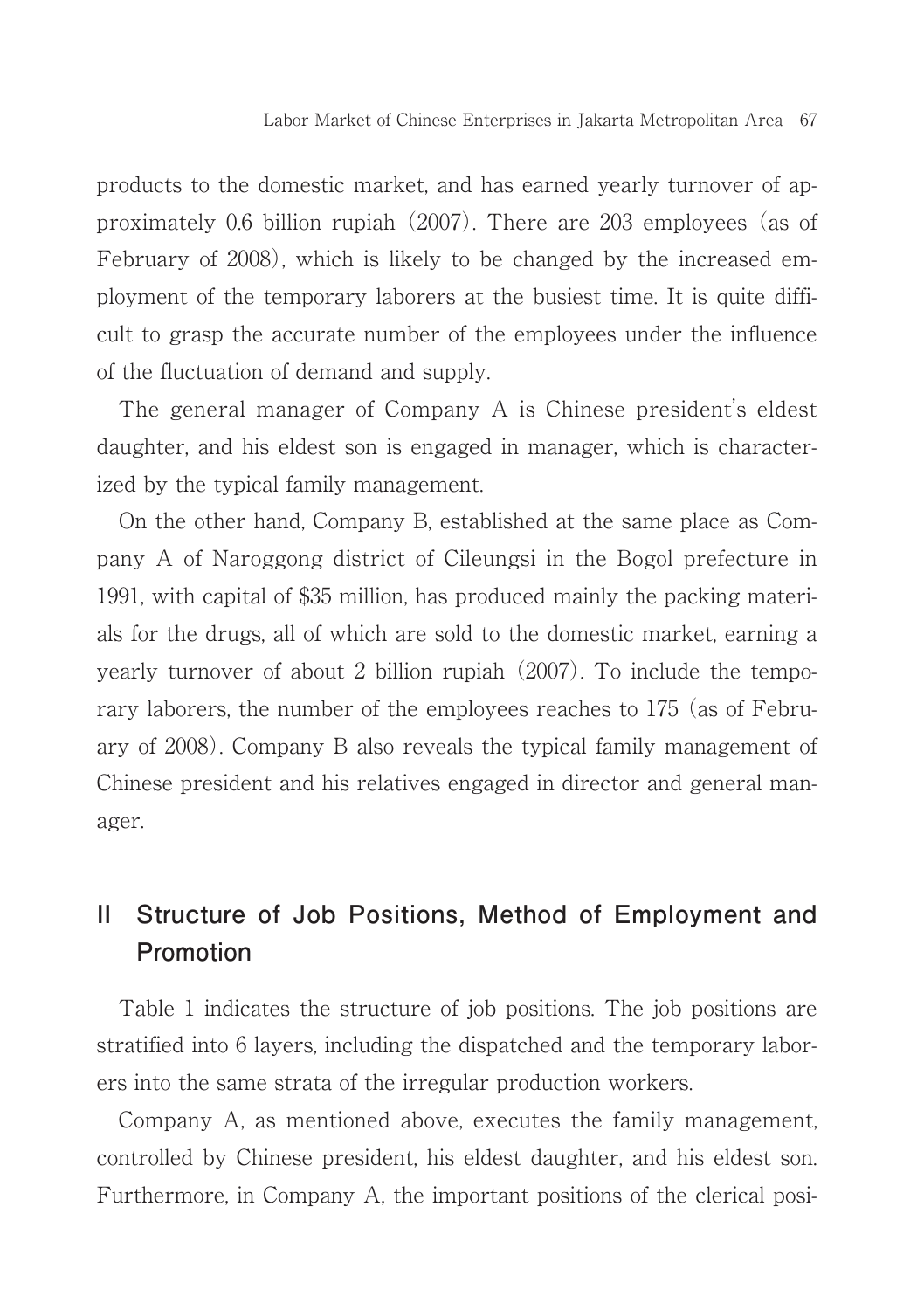|                         | Company A      |         |         |         | Company B |         |         |          |         |       |
|-------------------------|----------------|---------|---------|---------|-----------|---------|---------|----------|---------|-------|
|                         | Chinese        |         | Pribumi |         | Total     | Chinese |         | Pribumi  |         | Total |
|                         | Males          | Females | Males   | Females |           | Males   | Females | Males    | Females |       |
| Management              |                |         | 5       |         |           | 4       |         | $\Omega$ |         | 6     |
| Technical               |                |         | 6       |         | 6         |         |         | 6        |         | 6     |
| Clerical                |                | 4       | 13      | 10      | 28        | 6       |         | 3        | 4       | 14    |
| Formen                  |                |         | 31      |         | 31        |         |         | 3        |         | 3     |
| Regular Factory Workers |                |         | 26      | 5       | 31        |         |         | 16       | 20      | 36    |
| Dispatched Workers      |                |         | 100     |         | 100       |         |         |          |         |       |
| Temporary Workers       |                |         |         |         | $\Omega$  |         |         |          | 110     | 110   |
| Total                   | $\overline{2}$ | 5       | 181     | 15      | 203       | 10      |         | 30       | 134     | 175   |

Table 1 Composition of the Employed by Profession

(Source) Author's Survey. (As of February, 2008)

tions are occupied by Chinese. Speaking of the structure of the employees, management positions are 7, the clerical and technical positions are 34, all of whom are employed through the indirect-sector employment. On the other hand, at the production site, chief worker class (supervisor) are 31, while production positions (operator) are 131, included 100 dispatched employees. Although all of the indirect-sector personnel are employed as the regular employees, the employees of the management and the technical positions are, in principle, required of the educational background of university and vocational school at the time of the employment, while in the clerical position the high school graduates are employed. Chinese are employed through the personal contact, and at the employment of pribumi (local Malaysian Indonesian), the recruit through internet and the newspaper is utilized. All of the factory workers are composed of pribumi, and at the employment of the regular positions, the personal contact is placed in the center, while the employment of the dispatched workers through the contract, aims to cope with the shortage of the laborers. Although in the regular production positions, the juniorhigh or the high school graduates should be generally employed, the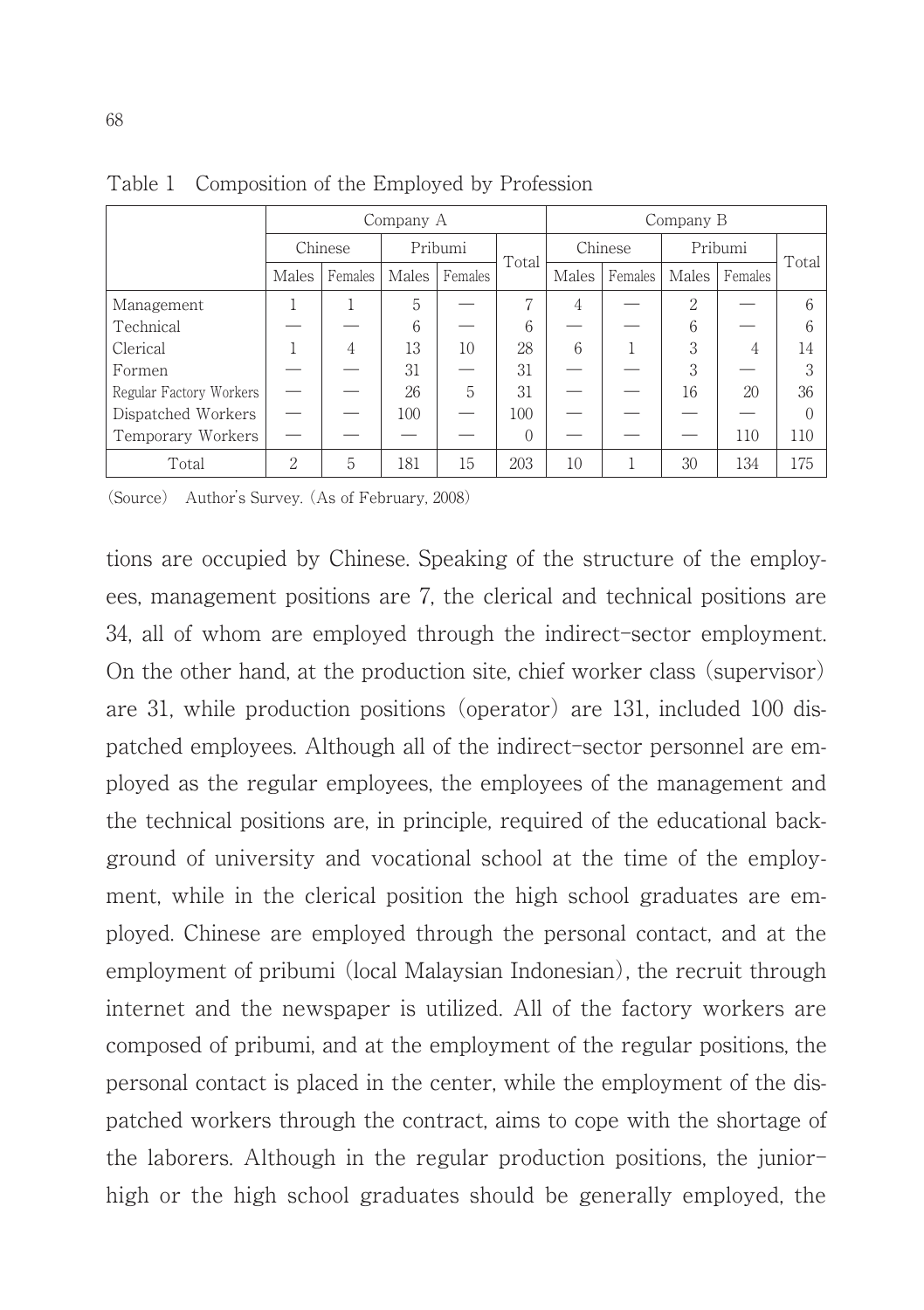standard policy of the school career is not strictly applied in some cases, giving the priority to the personal contact.

Since in both the indirect–sector and direct–sector personnel, no obvious regulation of both promotion and the raise in salary exists, the consequent periodical personnel appraisal has never been performed. The promotion is gotten irregularly on the basis of personnel appraisal by the manager, which reflects nothing but the arbitrary decision–making. As far as the interview surveys was concerned, no regular production employees have been promoted to the indirect-sector employees since the establishment of the company. Furthermore even in the class of foreman, there has ever been no promotion, and also in the indirect sector, there has been no case of the promotion of the clerical-technical position to the management class, either. It can be confirmed that in regard to the additional labor demand, there is no fundamental rule to procure the laborers from the external labor market; the dispatched laborers are employed under the contract of the short–term work of the  $6$  month unit, and besides, even in the reemployment, the prolonged term is limited to only 1 year in principle (It is prescribed by the labor law of this country that the employer is obliged to employ the worker as the regular employee at the consecutive employment of more than 2 years.)

The system of the large scale employment of the dispatched employees seems to be completed in about 2004. Since economic crisis of Asia in 1997, 20% to 30% of the regular employees are forced to be discharged (the accurate figures are unknown). Afterwards the conversion from the regular production position to the dispatched work has been proceeded to establish the system of the production on the spot to adjust the fluctuation of demand and supply with the number of the dispatched employees.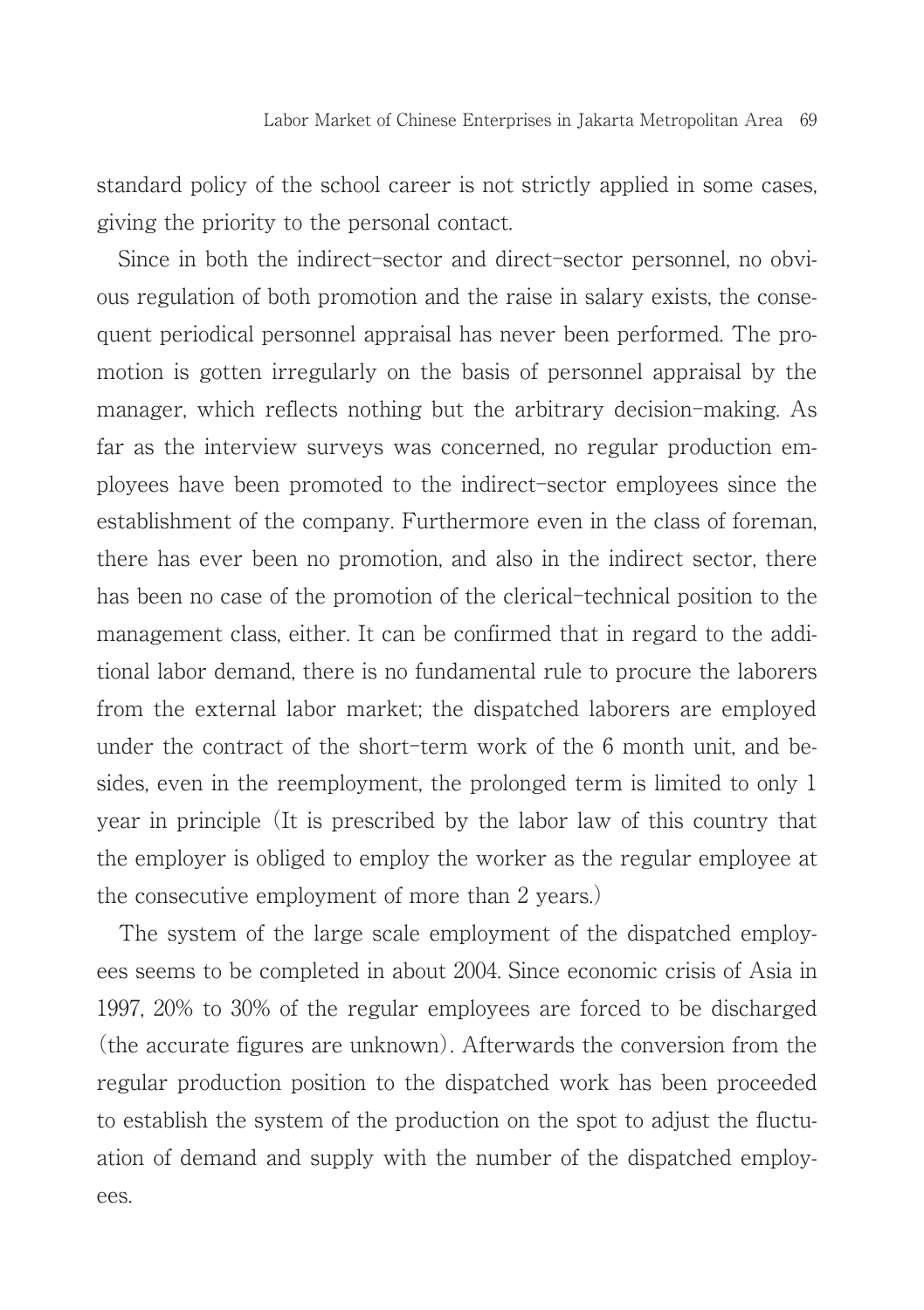While company B conducted a family business, managed by Chinese president and his family, the other necessary positions are filled by Chinese as the indirect-sector employees. The employment measure of each stratum of company B seems almost the same as that of company A. At the recruitment of the indirect-sector employees of pribumi, company B utilizes the advertisement through internet and newspapers and so on, while at the recruitment of the direct-sector workers of pribumi, they utilizes only the personal relationship of the acquaintance and the relatives. Nevertheless in the employment of the temporary employees, company B has the method of her own, such as no particular description of the employment period, different from the dispatched employees. Such a temporary employment as the company can employ anytime and discharge unexpectedly is far more unstable than that of the dispatched employees. In company B, temporary work has been formulated since the time of the establishment. After dismissing 30% to 40% of the total employees due to economic crisis of Asia in 1997, company B has gradually shifted the regular production positions to the temporary employee's works. It can be also said from the fact that the female temporary employees of the production position have reached to 75% of all the employees at the time of investigation. Similarly to company A, company B has made no rule of promotion on the basis of personnel appraisal, which proves that any strata of the employees have been procured from the external labor market.

#### **III Structure of Educational Background and Wages**

Table 2 depicts the employees' educational background of Company A. Being unable to obtain the information of all employees' educational ca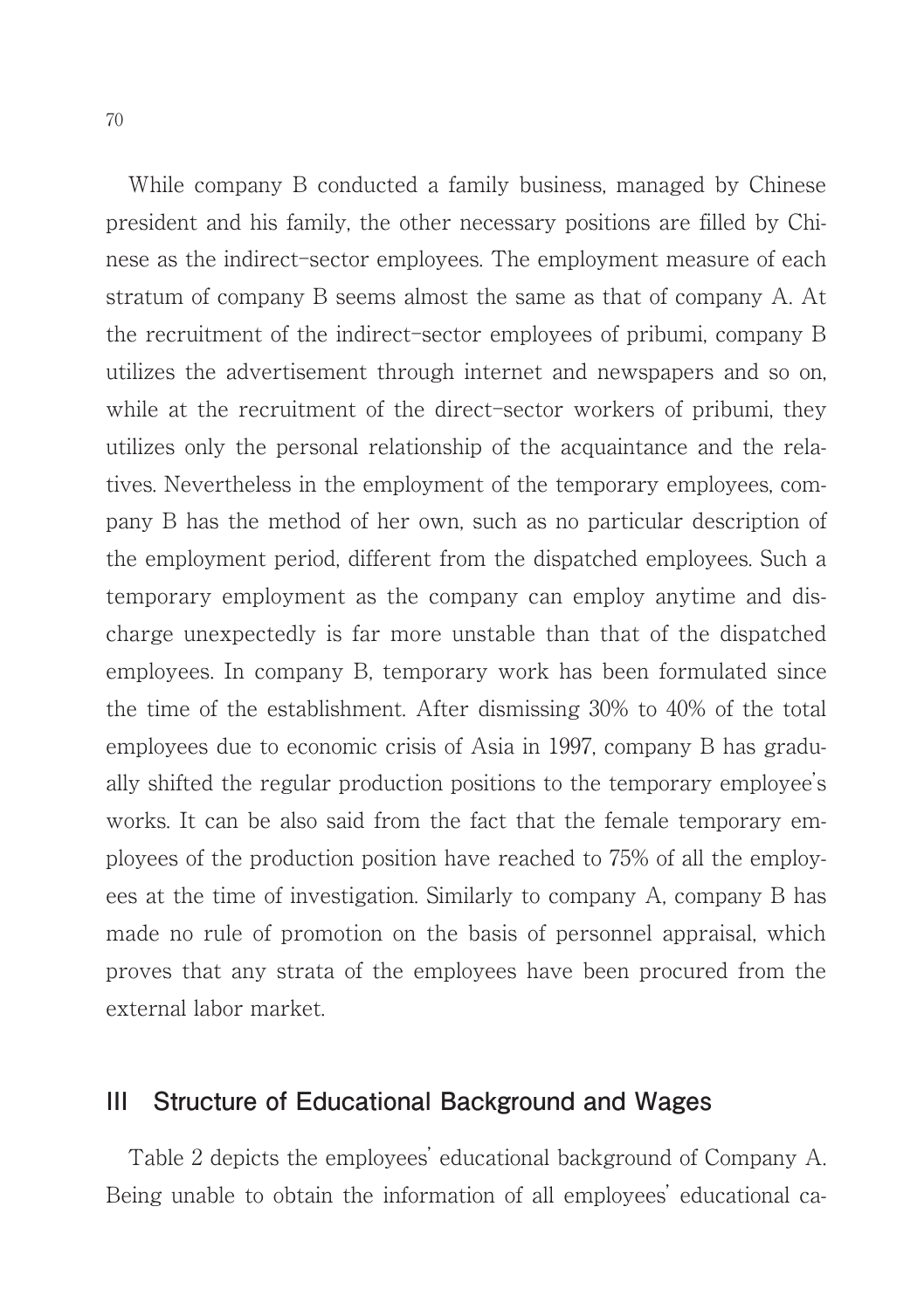reer, the data is obtained from the sample survey including the irregular employees. It has been suggested from the data that at the indirect-sectors, the management/technical positions are required of the university graduates, the clerical position being of the high-school graduates, at the time of employment. In the case of the employment through the personal contact of the acquaintance and the relatives, the rule of the educational requirement has not been always applied. Similarly it could be said that the rule has not been strictly applied in the direct-sectors to require the educational background of the junior high and senior high school graduates.

The average wages by positions is reflected in Table 3. From the in-

Table 2 Labor Composition by Educational Attainment in Company A (sample survey)

| Highest Educational Attainment | Production<br>Work | Clerical/<br>Technical | Total | Composition Ratio<br>% |
|--------------------------------|--------------------|------------------------|-------|------------------------|
| No Educational Attainment      |                    |                        |       | 4.2                    |
| Elementary School              |                    |                        |       | 18.8                   |
| Lower Secondary                |                    |                        |       | 22.9                   |
| Upper Secondary                | 18                 |                        | 22    | 45.8                   |
| Junior College/University      |                    |                        |       | 8.3                    |
| Total                          |                    |                        |       | 100                    |

(Source) Author's Survey.(As of February, 2008)

Table 3 Average Wages (Monthly) by Position (unit: rupiah)

|                         |            | Company A | Company B |           |  |
|-------------------------|------------|-----------|-----------|-----------|--|
|                         | Chinese    | Pribumi   | Chinese   | Pribumi   |  |
| Management              | 11,500,000 | 6,000,000 | 5,000,000 | 4,000,000 |  |
| Technical               |            | 1,200,000 |           | 2,500,000 |  |
| Clerical                | n.a.       | 1,800,000 | n.a.      | 568,000   |  |
| Formen                  |            | 1,200,000 |           | 1,500,000 |  |
| Regular Factory Workers |            | 568,000   |           | 568,000   |  |
| Dispatched Workers      |            | 568,000   |           |           |  |
| Temporary Workers       |            |           |           | 568,000   |  |

(Note) Exchange rate at the time of survey:  $1$  yen = 85 rupiah (Source) Author's Survey. (As of February, 2008)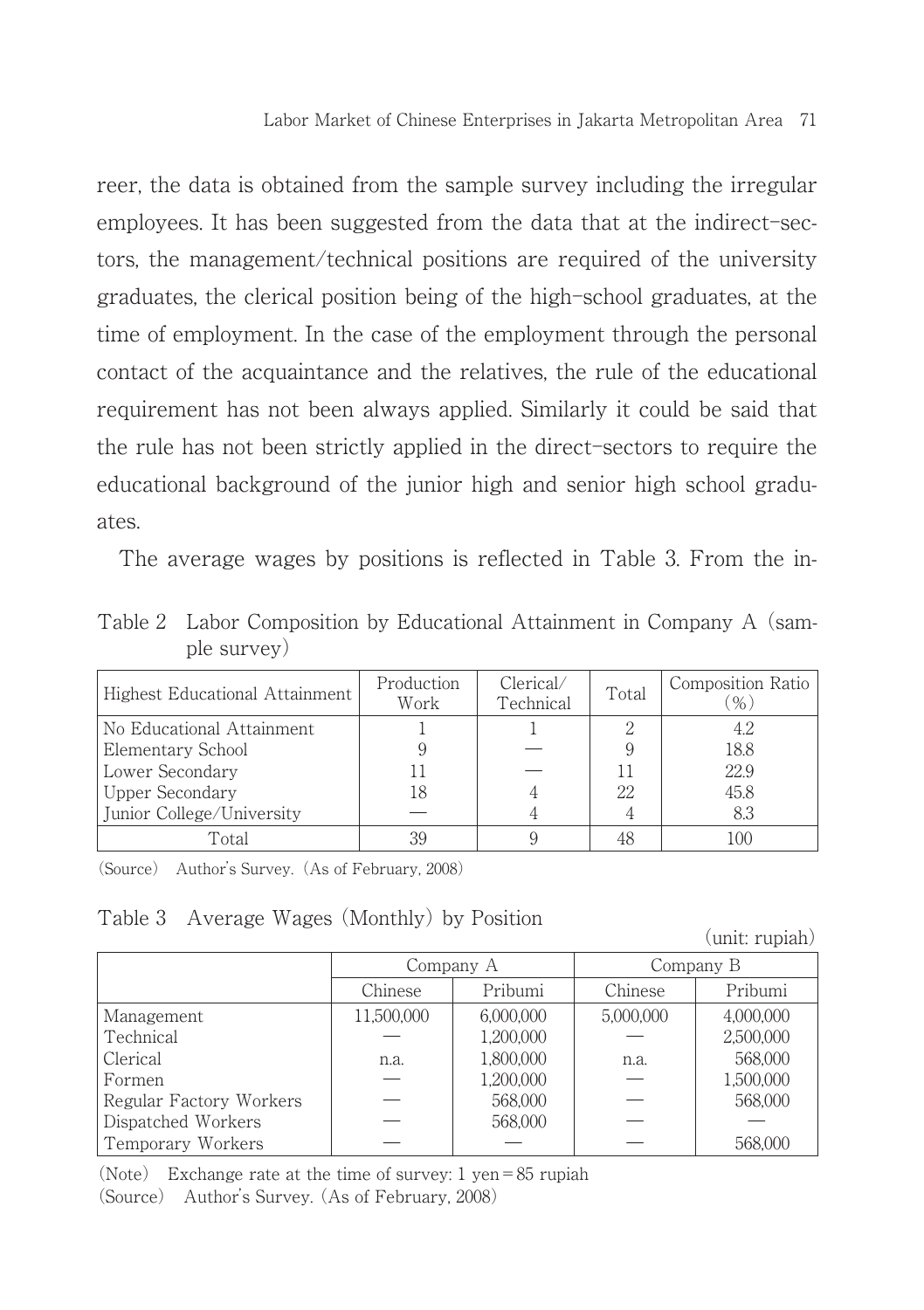terviews with the various strata of the employees, wages of the upper position are shown in the estimated numbers. The wages of all of the regular production positions, the dispatched, and the contracted are the minimum wages. As at the time of the interview, there is no overtime work in both companies, the wages are, in spite of the disparity of the rankings, at the standard of the minimum wages. Although the temporary employees of Company B are paid by piecework under the day-rate system, the average monthly income is closely equal to the minimum wage.

It can be said that the large wage disparity among working strata is found, in the management position between Chinese and pribumi, in the class of the positions between the indirect and direct-sector employees. In the production positions of Chinese enterprises, only the minimum wages in this country is provided both the regular and the irregular workers.

Concerning the welfare programs except wages from the view of employment stability, the regulation of the national standard is applied to the regular employees, as the paid holidays (for ceremonial occasions, in detail, two days for the marriage, 2 days for the relatives' ceremonial occasions, 2 days for a son' circumcision, 2 days for baptism and so on) and the maternity leave (3 months) is allowed. But the dispatched and temporary employees are excluded from the provision of the welfare programs. They are ensured to be provided only with a meal and overwork allowance. It is, therefore, recognized that the irregular laborers are placed in the extremely low standard of living because of the short-term employment insurance and very low wages.

It is assumed that in Chinese enterprises, the extremely large wage disparity exists between the upper positions of the indirect-sector em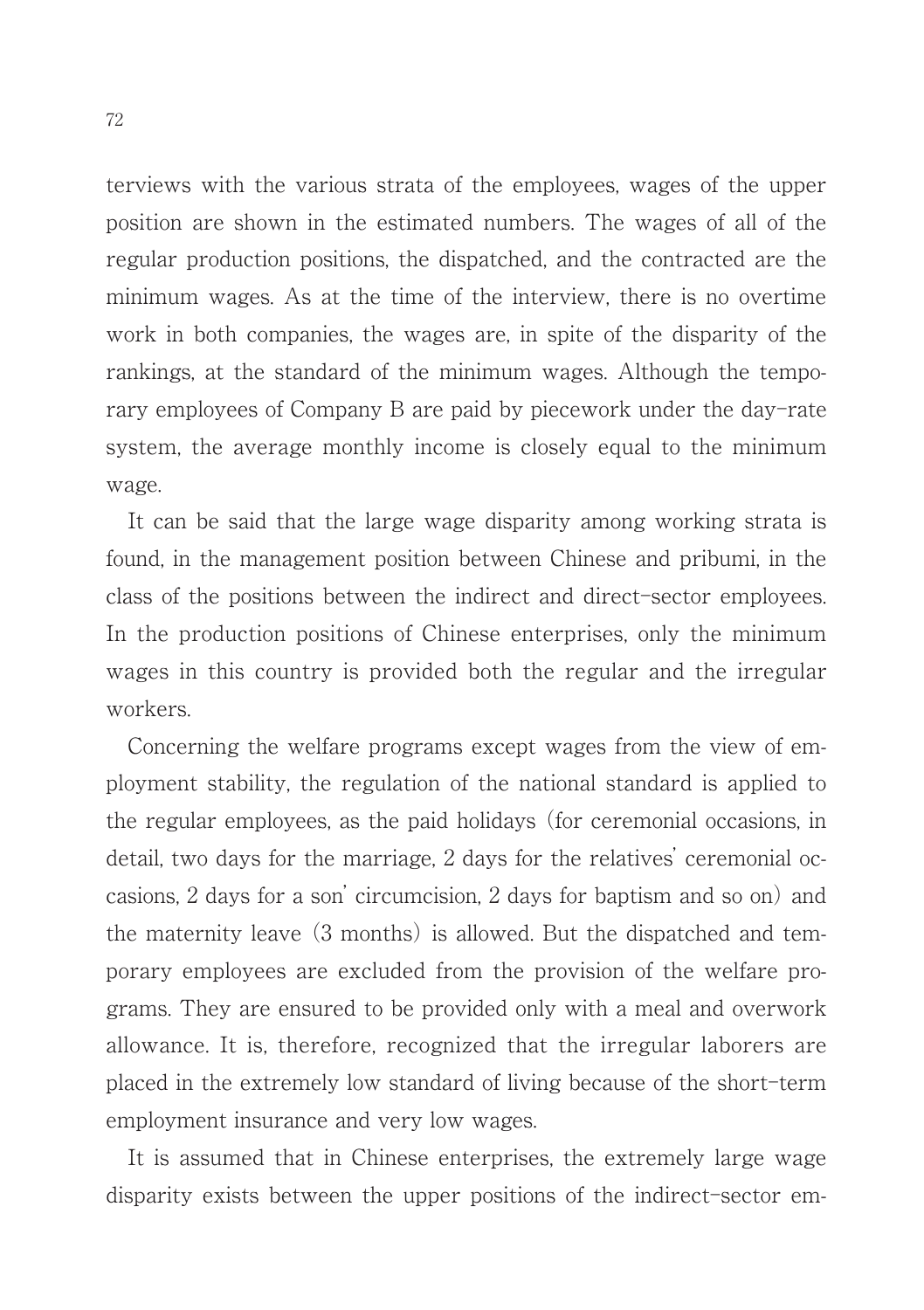ployees and the production positions, and that a large percentage of the irregular laborers in the production position, in addition to employment disparity from the regular laborers, are situated in the same unstable employment and low standard of living as the lower stratum of the metropolitan miscellaneous industries (Miyamoto: 2009).

#### **IV Strata of Employees by Hometowns and Job Transfers**

As the labor demand characterized by Chinese enterprises has been manifested so far, in this section, the author would describe the feature of supply of the employees from the obtained data.

As to the employee's hometown, the employees who come from the regional laborer's hometown are 24, holding a half of the whole employees, and the most of the regional laborers come from the agricultural villages. To more precisely classify 24 regional employees are composed of 10 from the Bogol, 7 from Bekasi, 3 from Sukabumi prefecture, and owing to the location of the plant, not a few employees come from the neighboring Bekasi prefecture within the commuting area.

The occupation structure by employees' hometown households is displayed in Table 4 (classified by the occupation of the father or mother, who earns the main income of the household.) According to Table 4, the agricultural households (agricultural management household + households engaged in agriculture) make up 30%, and the next is those engaged in commerce and public service. Especially in the production positions, the agricultural households occupies a extremely high ratio. To be worth noticing is that the miscellaneous industries are included in the employee's parents occupation. It could be confirm that not a small number of the employees come from the strata of the miscellaneous indus-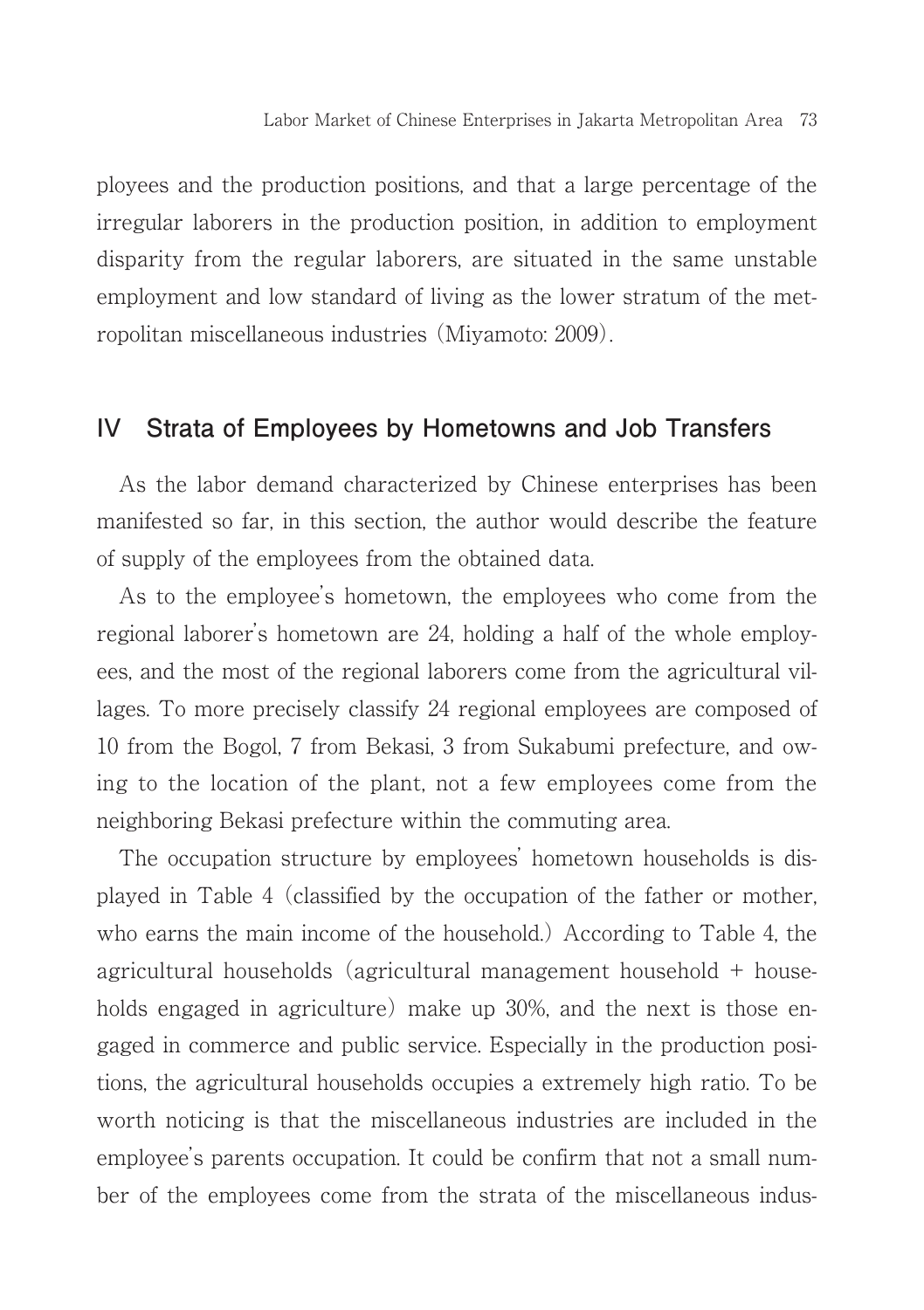|                     |    | Production Work   Clerical/Technical | Total    | Composition Ratio<br>$(\%)$ |
|---------------------|----|--------------------------------------|----------|-----------------------------|
| Farm Management     | 5  |                                      | 6        | 12.5                        |
| Farm Laborer        | 12 |                                      | 12       | 25.1                        |
| Factory laborer     |    |                                      |          | 2.1                         |
| Clerical/Technical  |    | ∩                                    | 3        | 6.3                         |
| Merchant            | 5  |                                      |          | 12.5                        |
| Self-employed       | റ  |                                      | $\Omega$ | 4.1                         |
| Government Employee |    | ິ                                    |          | 12.5                        |
| Soldier             |    |                                      | 9        | 4.2                         |
| Teacher             |    |                                      |          |                             |
| Others              |    | っ                                    | 10       | 20.8                        |
| Total               | 39 |                                      | 48       | 100                         |

Table 4 Composition by Occupation of Worker's Family of Origin in Company A (sample survey)

(Source) Author's Survey. (As of February, 2008)

tries in the agricultural villages.

In regard to the experience of job transfer, 23 of 39 employees of the production positions in the direct-sector  $(59.0\%)$  have changed their job. 17 employees (43.6%) have experienced job transfer more than twice, and 8 of 9 employees of the clerical-technical positions have experienced job transfer, 6 of whom have experienced twice. The fluidity of the employees can be said especially high in the clerical-technical position, which, as already mentioned, elucidates the dependence of the employment mainly on the external labor market.

It can be confirmed that in the indirect-sector employees, a lot of the employees have the job career of the clerical– management position in the private enterprises, while 23 of the direct-sector employees experienced job transfer. Speaking of their previous occupations, 3 are the sellers at the roadsides, 2 the construction workers and 14 the factory workers. As to the transfer from the miscellaneous industries of the metropolitan areas, it leads to elucidate that at the direct-sector employ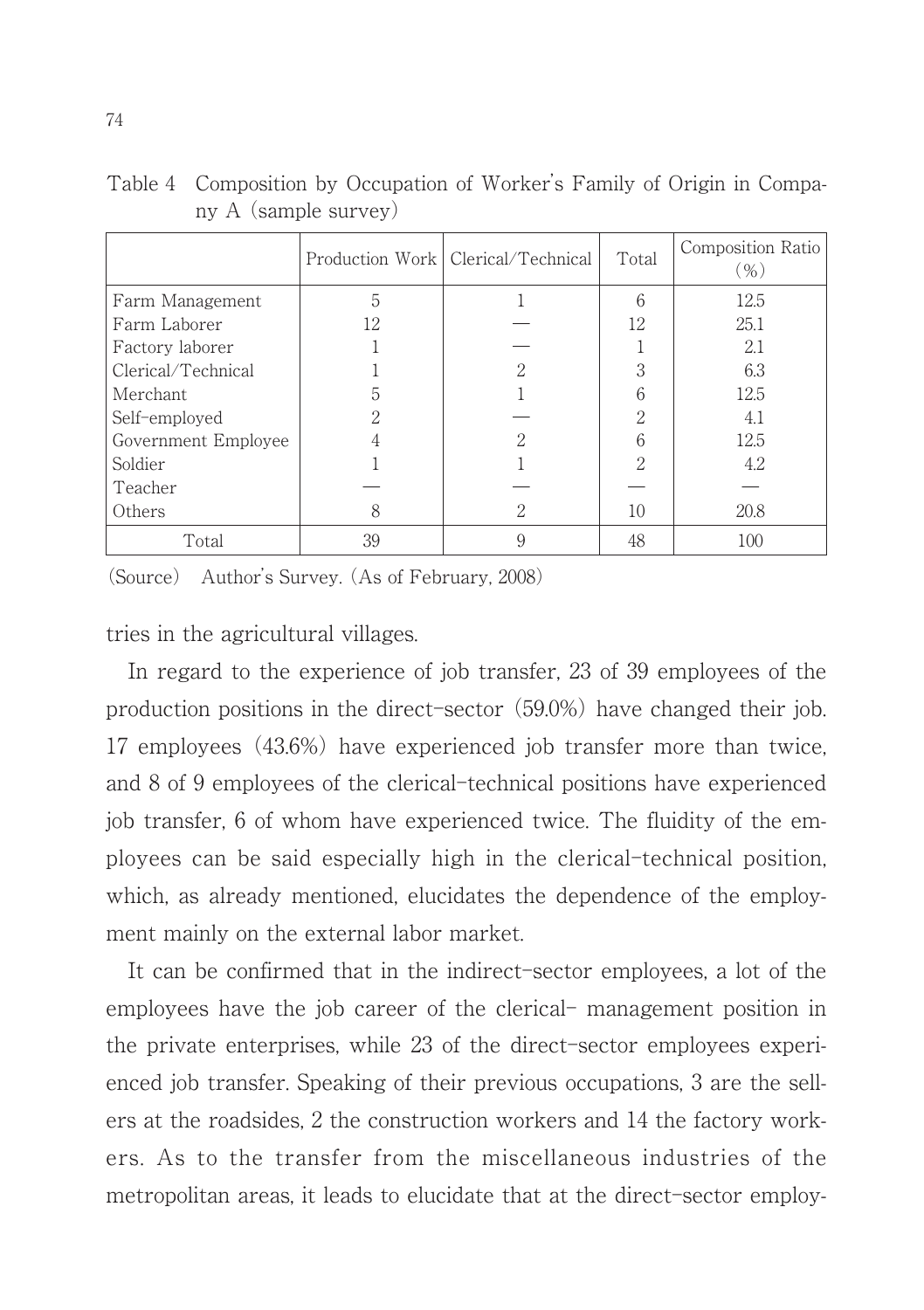ment, the education and the technical skills are not so strictly required. It is also not difficult for the production laborers to transfer from the miscellaneous market because the employment of the production positions relies on the personal relation and the acquaintance.

## **V Current Labor Condition of Company B**

Based on the limited information obtained through an interview to a staff after working hours, the author could identify the information about labor condition of Company B as of August, 2019. As identified in Table 5 below, nowadays, the number of employees who are working in the factory site are 154 employees. If compared to the previous labor condition in 2008, the number of employee has decreased gradually from 175 to 154 employees. Such decrease is caused of the modernization of production machines. The total of 154 consist of 134 permanent employees, 20 contract employees and the apprentices.

Based on gender clasification, overall, there is a relatively balanced composition between man and woman, where the permanent workers and contract workers are dominated by man, and on the other side the apprentices are dominated by woman.

Taking a look into the information about education level of employees

|                   | Male | Female | Total |
|-------------------|------|--------|-------|
| Permanent Worker  |      | h.     | 134   |
| Contract Worker   |      |        |       |
| Temporary Workers |      |        |       |
| Total             |      |        |       |

Table 5 Labor Composition for the year of 2019

(Source) Author's Survey. (As of August, 2019)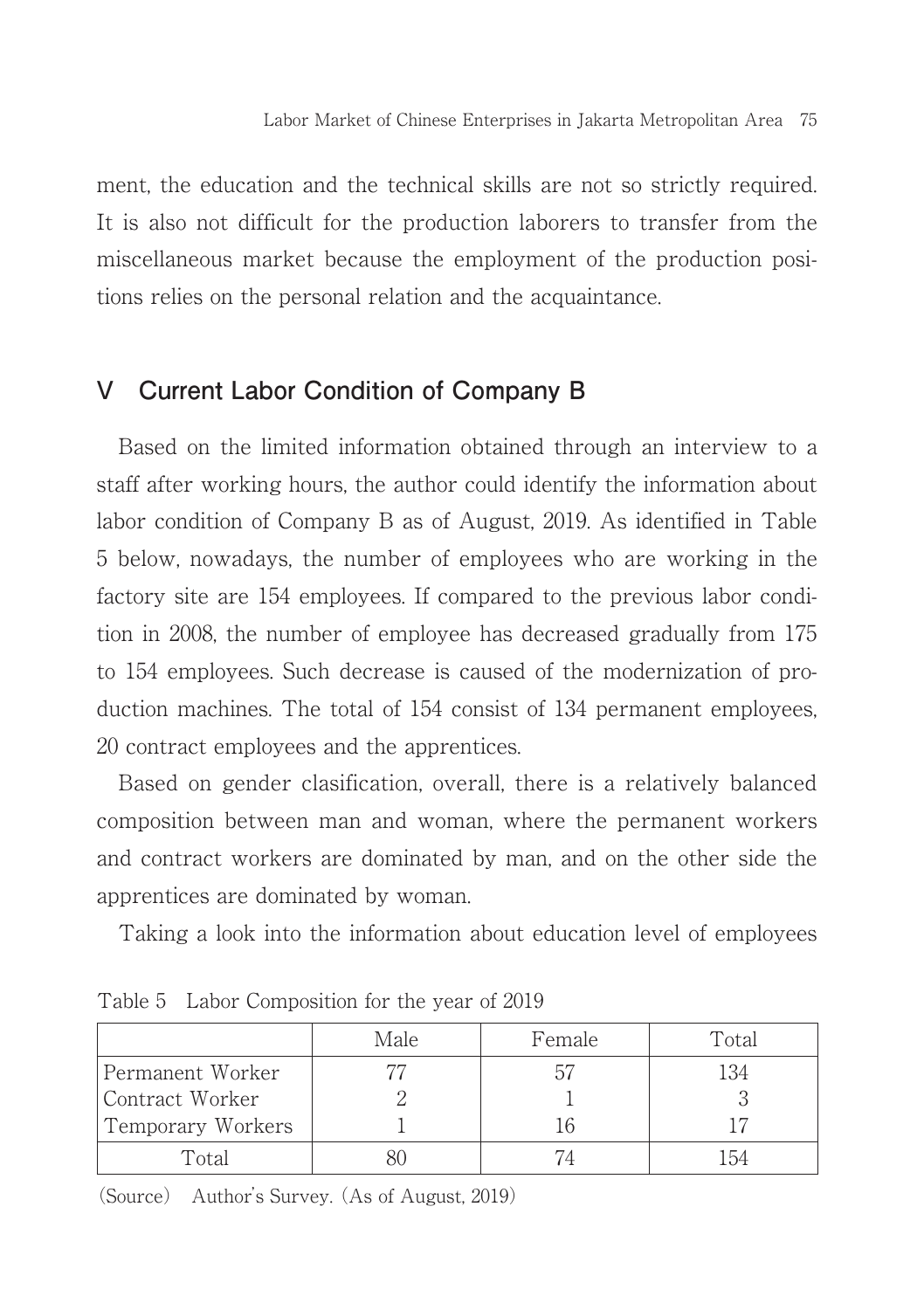as shown by Table 6, amidst 134 permanent employees, 87% of them are junior high school or above, with the largest composition is senior high school, then followed by junior college and university. The employees who hold junior college or university degree are 2 in production work, 9 in clecrical/technical work and 1 person in the management work.

As shown in Table 7, based on monthly wages information, Company B has implemented payroll system based on the minimum regional wages to its regular workers as well as other additional incentives. For tem-

|                           | Production Worker | Clerical/<br>Technical | Manager | Total |
|---------------------------|-------------------|------------------------|---------|-------|
| No Educational Attainment |                   |                        |         |       |
| Elementary School         |                   |                        |         |       |
| Secondary School          | 33                |                        |         | 33    |
| Upper Secondary           | 72                |                        |         | 72    |
| Junior College/University |                   |                        |         | 12    |
| Total                     |                   |                        |         | 134   |

Table 6 Labor Composition by Educational Attainment for the Year of 2019

(Source) Author's Survey. (As of August 2019)

Table 7 Average Wages (Monthly) by Position for the Year 2008 and 2019

|                        | 2008      |           | 2009       |            |
|------------------------|-----------|-----------|------------|------------|
|                        | Chinese   | Pribumi   | Chinese    | Pribumi    |
| Management             | 5,000,000 | 4,000,000 |            | 10,000,000 |
| Technical              |           | 2,500,000 | 15,000,000 | 7,000,000  |
| Clerical               |           | 568,000   |            | 4,510,000  |
| Formen                 |           | 1,500,000 |            | 5,000,000  |
| Regular Factory Worker |           | 568,000   |            | 4,800,000  |
| Temporary Worker       |           | 568,000   |            | 2,900,000  |

(Note) Exchange rate at the time of survey: 1 yen = 85 rupiah (2008) and 137 rupiah (2019)

(Source) Author's Survey. (As of February 2008 and as of August 2019)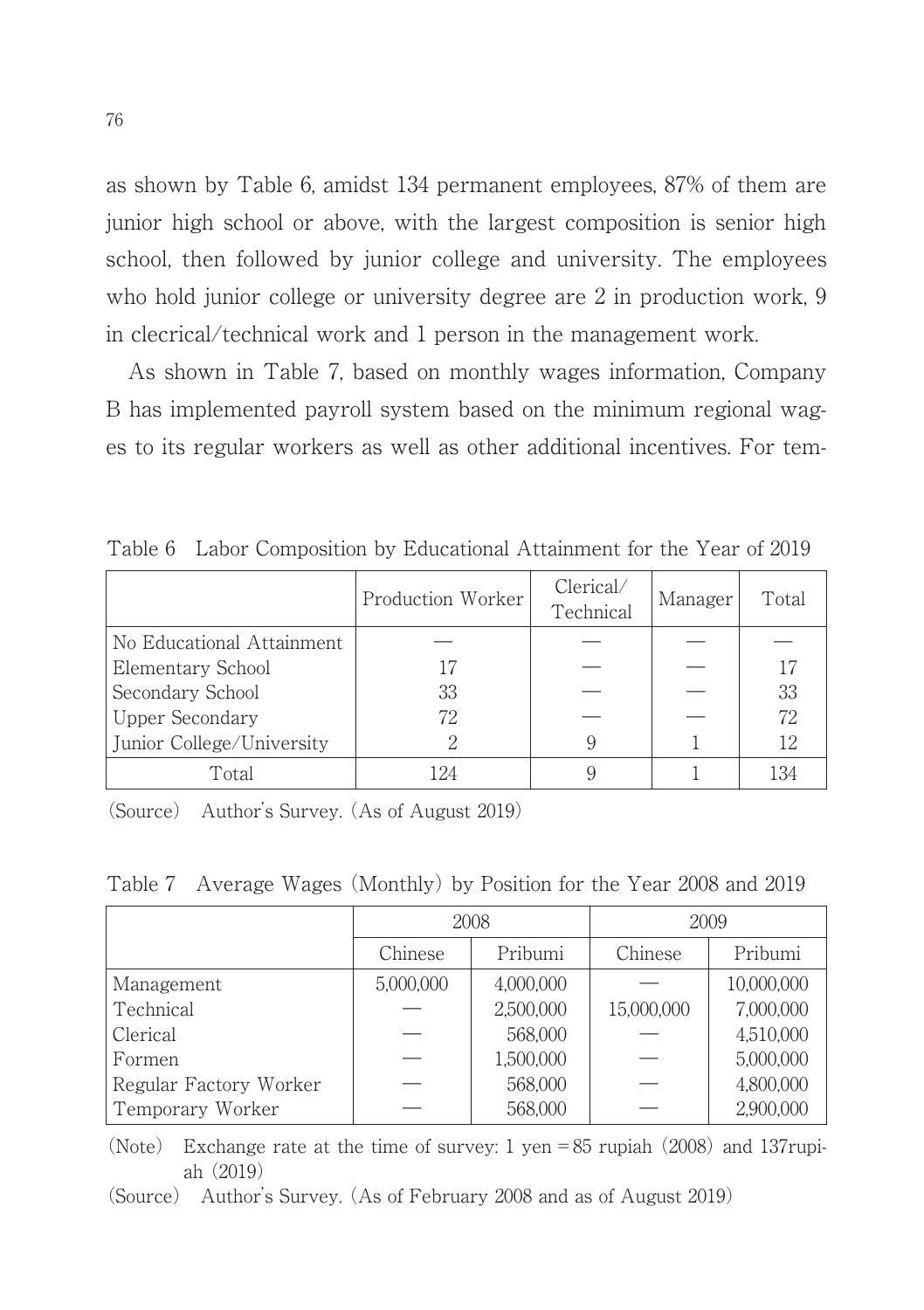porary employees, Company B pays 75% from the minimum regional wages.

Similarly as in 2008, Company B implements the different payroll system to pribumi and Chinese employee at the same level. Company B pays Chinese employee twice higher than the pribumi employee, even bigger than the pribumi employee who hold upper position than that Chinese employee.

#### **Summary**

Although the surveyed Chinese enterprises, as to the scale of the enterprise, belong to large enterprises, its labor market would rather have the common features of the small–and–medium enterprises of the local pribumi capital. The main reason is to rely highly on the personal relationship in order to employ the indirect-sector employees under family business of the not-matured internal labor market without the internal promotion and a salary raise rule. The second feature is the extreme wage disparity between the indirect-sector employees (specifically the manager and his family) and the production laborers. Simultaneously the wages of the production position are ranked in the same low level as the minimum wages in the metropolitan area, which is, as compared with the income standard of the miscellaneous industries in the metropolitan area, placed in the lower strata. The third is the extremely unstable employment of the dispatched and temporary employees, with the low wages, no welfare program and the very short term work, which indicates the fundamental common features of the unstable employment strata.